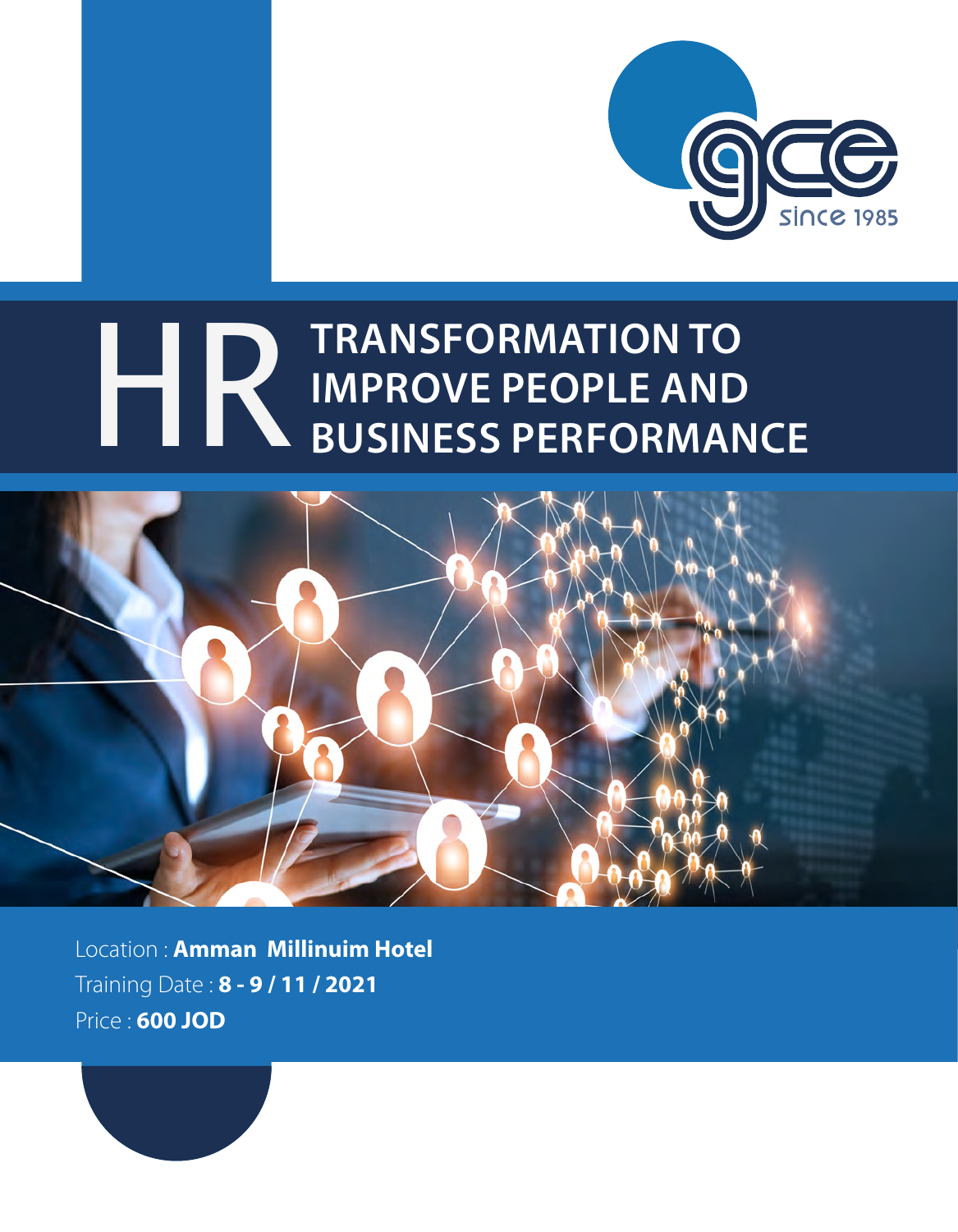### **1. COURSE STRAPLINE**

This dynamic, interactive workshop will give you concrete solutions, tools, and action plans to transform HR and improve people productivity and performance in your organization.

### **2. KEY LEARNING OUTCOMES IN BULLET POINTS**

#### **On this Course You Will:**

- develop a clear understanding of the challenges causing people productivity decline in the global economy.

- create an approach to define challenges causing people productivity issues in your organization.

- create an approach to methodically and measurably improve people productivity.
- to adapt your HR Operating model to help the organization focus on improving people performance.
- develop an understanding of the importance of workforce wellness and diversity in people performance.
- develop an understanding of the role of the new technology in making people more productive at work.
- build a roadmap for change and a business case for change, to make the financial case in your company.

### **3. EQUIPMENT NEEDED**

Laptop or Tablet with stable access to the internet to use the digital Participant Guide.

### **4. WHO SHOULD ATTEND**

This course is based on Tim Ringo's latest award-winning book, Solving the Productivity Puzzle, (Winner, Business Book of the Year – HR & Management, May 2021) and is designed for anyone involved in HR organization transformation and driving improved people productivity and business performance. Particularly, leaders in HR, Operations, IT and Finance who all need to work together as a team to drive effective and sustainable change.

Roles: HR, IT and Finance managers, and heads of departments as well as CHRO, COO, CFO and CIO.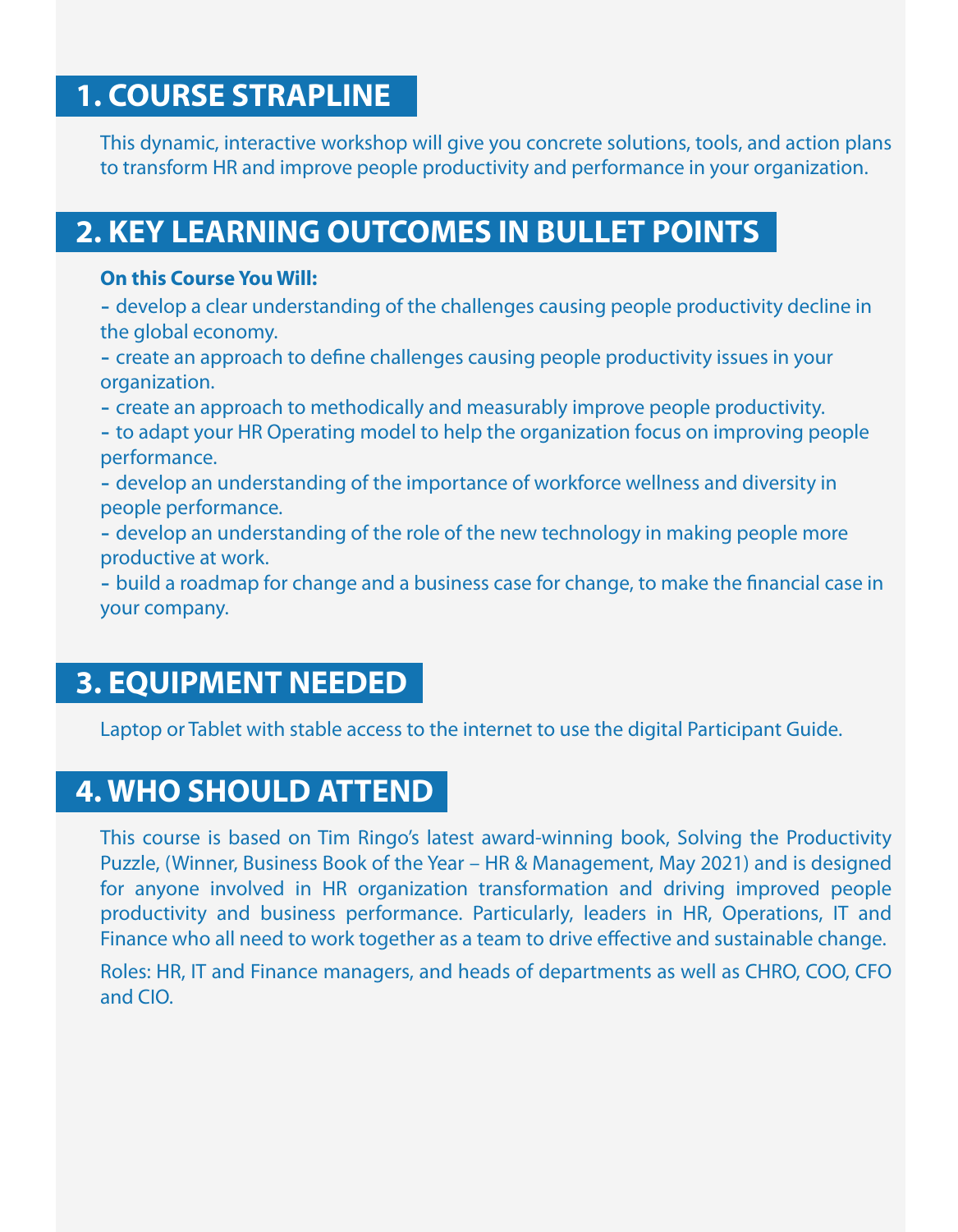### **5. COMPETENCIES**

- Mapping people productivity challenges to business improvement imperatives.
- Linking people productivity to business performance measures.
- Strategic workforce planning principles, design, and implementation.
- Change management principles in the context of people and organizational change.
- HR operating model design and implementation.
- Business case modelling for people change.
- Organization structure re-design and modelling.
- IT selection, architecture, and design.
- Business change road mapping and risk mitigation.
- HR and finance analytics.
- Benefits definition and measurement.

### **6. COURSE OVERVIEW**

For ten consecutive years now, economists around the world have measured declining people productivity which is creating a drag on business performance. The reasons for this are varied and complex, however, the COVID 19 crisis is emerging as a catalyst to fix these issues. Crises often knock us onto a different path, and some argue that when it comes to the workplace, the current crisis has changed the world of work forever, and for the better.

Changes in the way we work – where, when, how – have come quickly and will drive a more digital and integrated working experience. This workshop will give you the tools, models, and capabilities to get the right people, in the right place, at the right time, with the right skills and motivation to permanently improve workforce engagement and performance. Solutions based on proven methods and tools by the world's most successful companies. This workshop uses up to date case studies of those organizations who have solved the productivity puzzle.

Based on Tim Ringo's award-winning new book, Solving the Productivity Puzzle, (Kogan Page) – Winner of Business Book Award 2021 – HR and Management, this workshop will explore linking people productivity to business strategy, and results, and give you the tools and ideas to take back to your workplace to make lasting change.

### **7. LEARNING STYLE**

#### **Two-day, interactive, workshop with:**

- compelling presentations with the latest research.
- live polling.
- real life case studies of successful companies.
- group exercises with digital participant guide, to take away and use back on your job.
- group discussion and debate.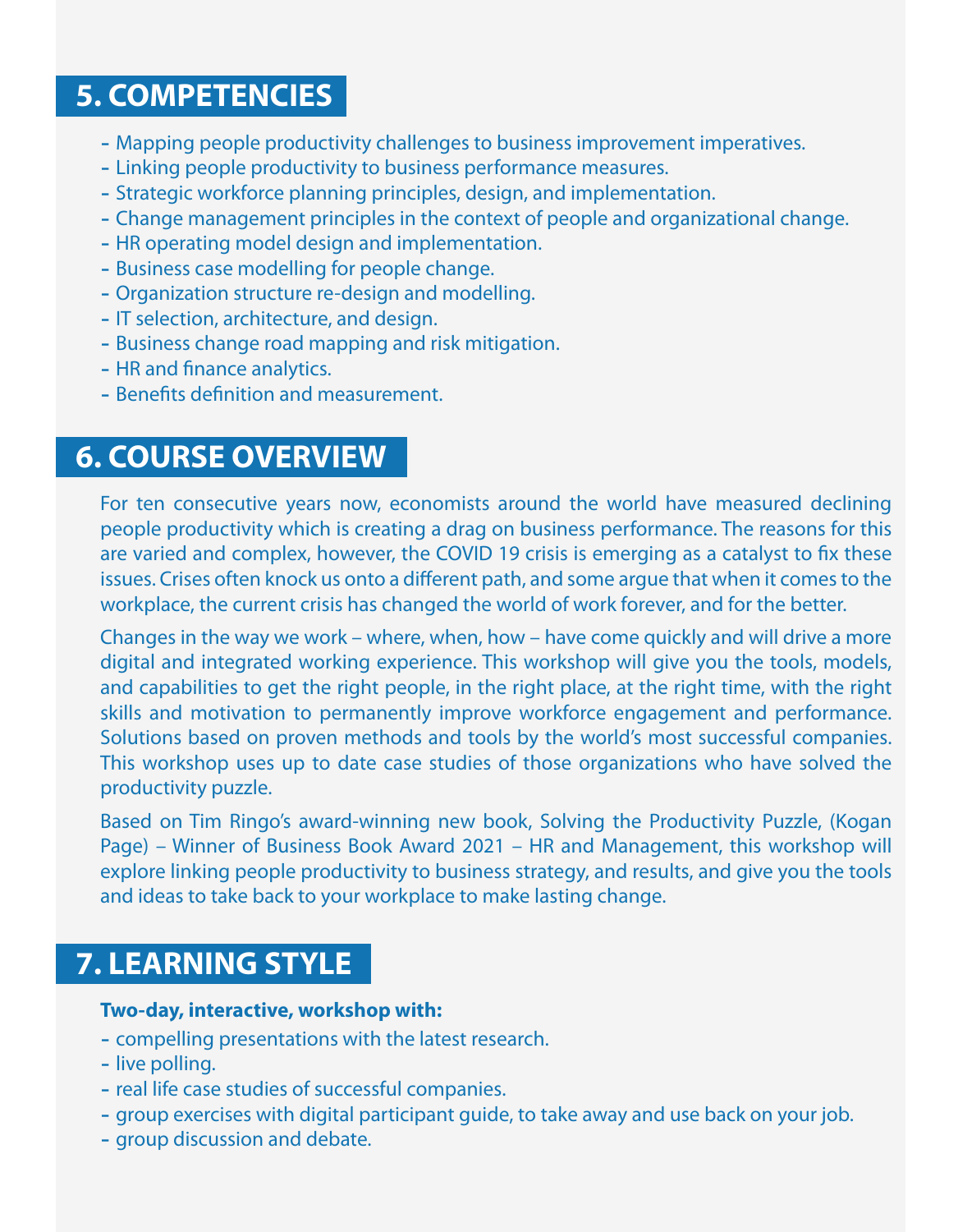# **COURSE OUTLINE**



### **Session 1:**

# • The New Normal

#### **Key Trends Covered :**

- Rethinking Performance Management.
- AI and Machine Learning in the Workplace.
- Workforce Analytics.
- Home Working.
- Employee Wellness.

# • What Does Good Look Like W hen Solving the Productivity Puzzle

### - Case Study: IBM

#### **Key Trends Covered :**

- Integrated Talent Management.
- Strategic Workforce Planning.
- Integrated HR Technology.
- Employee Experience.

#### **How to leverage emerging trends to create positive change in the workplace:**

- 21st Century motivation techniques.
- The machines are coming; are you ready?
- Workforce Well-being takes center stage.
- Diversity and Inclusion is not optional.
- From Big Data to Smart Data.
- Flexible working.
- Solving the Productivity Puzzle.

#### **How top companies define and implement people productivity and performance solutions:**

- The integrated talent management mindset: key to define it in your organization.
- The integrated human capital lifecycle .
- Strategic workforce planning is key.
- Integrated people processes and technology.
- The human experience; what does good look like?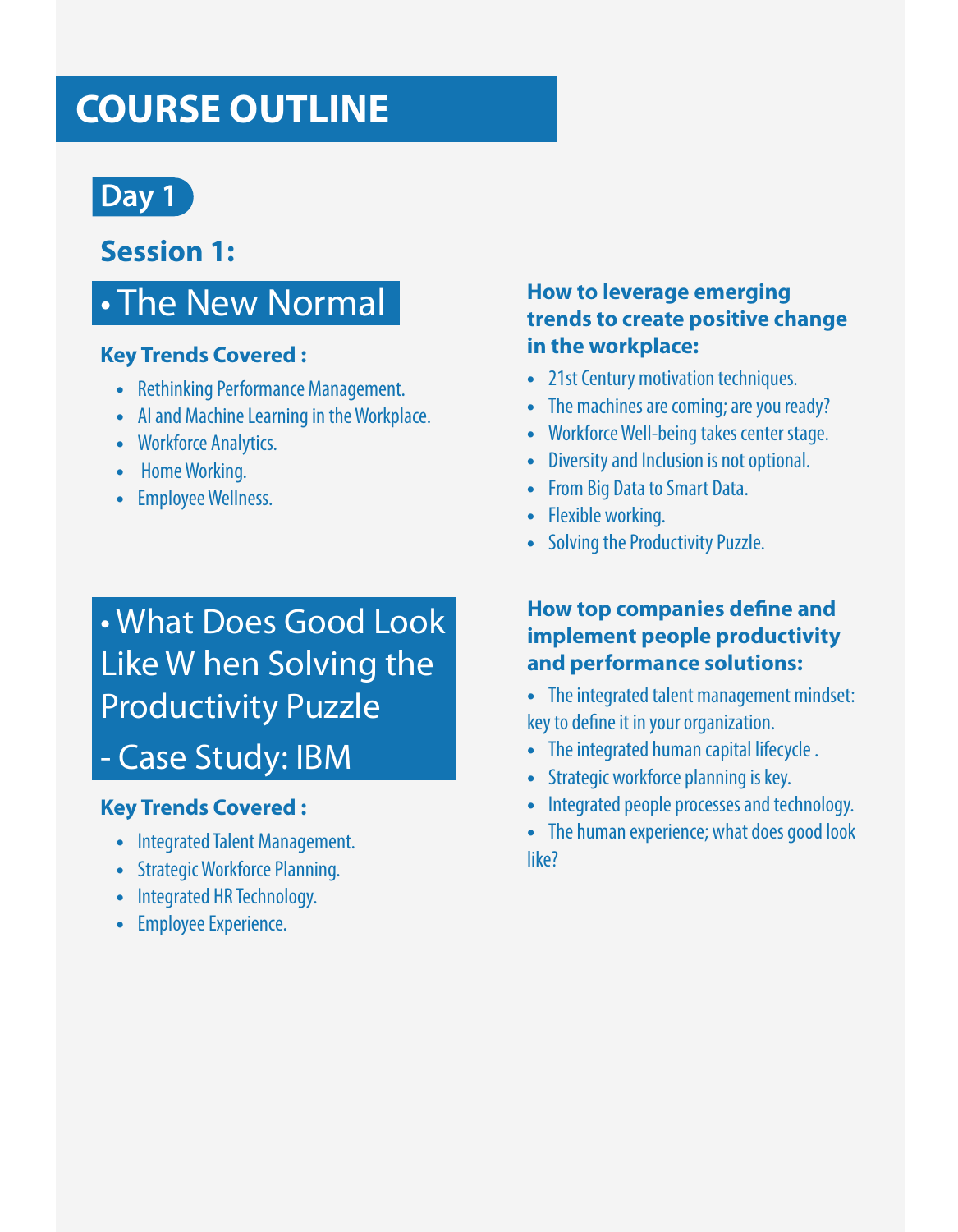### **Session 2:**

# • People Performance Best Practices for the 21st Century

#### **Key Trends Covered :**

- 21st Century Motivation Techniques.
- Transform Rewards and Benefits.
- Flexible Working.
- Performance Development.
- Empowerment Drives Innovation.

### **Session 3:**

# • Changing Organization Structure– Case Study: Spotify

### **Key Trends Covered :**

- Hierarchical to Self-Directed Teams.
- Organization Empowerment.
- Building Trust and Respect.
- Change Management and Communication.

### **Session 4:**

• Day One Wrap-up

### **Tap into peoples' intrinsic and extrinsic motivation for maximum performance:**

- The "carrot and stick" does not work anymore
- People are motivated by what they do as much as by what rewards they get
- Time to transform rewards and benefits to match today's work
- Performance management is becoming performance development
- Flexible working can be very productive and motivational

#### **19th and 20th century organizations structures do not work in a digital world; what needs to change?**

- Spotify was faced with an existential crisis.
- The CEO threw out the hierarchical organization structure.
- The change saved the organization and earned the trust of employees.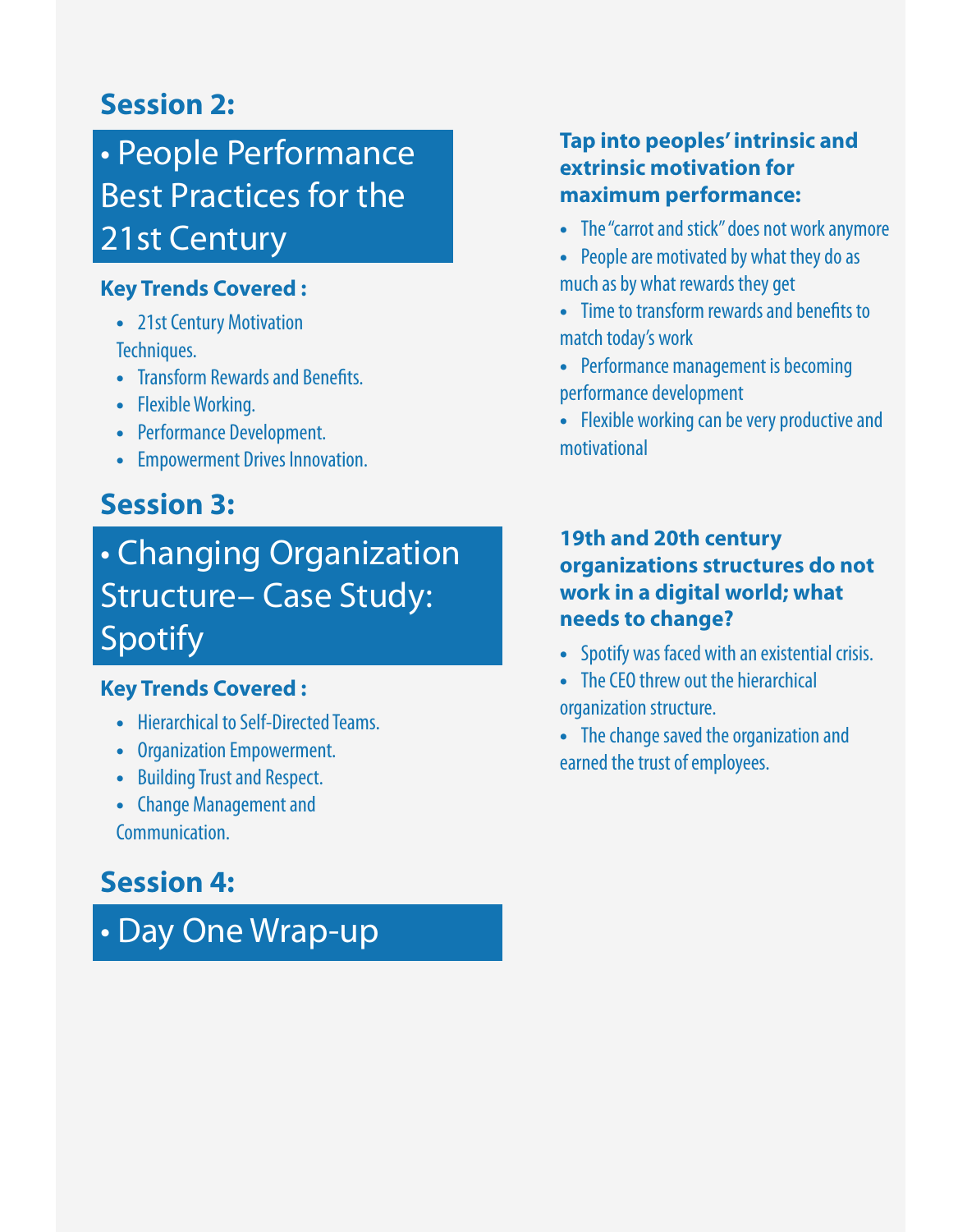

### **Session 1:**

# • What Role Does Technology Play in People Performance

#### **Key Trends Covered :**

- Cloud vs On-Premise .
- Replace Legacy Systems.
- Employee Experience Platforms.
- People Centric Technology.
- Success Factors of HRIT programs.
- Build an HRIT Roadmap.

# • The Evolution of Modern People Performance Systems

### **Key Trends Covered :**

- From Ledger Books to AI.
- Key HRIT Inflection Points.
- EHRIT Fit for Purpose.
- Voice-controlled HRIT.

### **Session 2:**

# • Making the Case for Change

### **Key Trends Covered :**

- Cost vs Benefit.
- The Value of Transformation.
- Defining Business Needs.
- Effective Business Case.
- Development.

#### **Technology is key, but should it be the top priority in implementing people performance solutions? Where**  does it fit?

- Integrated human capital experience is a mindset and a set of processes first.
- Third, comes technology; these are not IT projects.
- Once the foundation is place, it is key to choose the right technology.
- Where and how to start?

#### **How did technology evolve for the workplace and what does the future hold for intelligent talent and people performance systems?**

- HRIT has been around since the 1950's.
- There have been several technology inflection points.
- The latest innovation is cloud HR with AI and machine learning.
- Where is HR technology going next?.

**Once you know what the new people performance strategy does and it is linked to business strategy the next step is to make a business case for investment in transformation and technology.**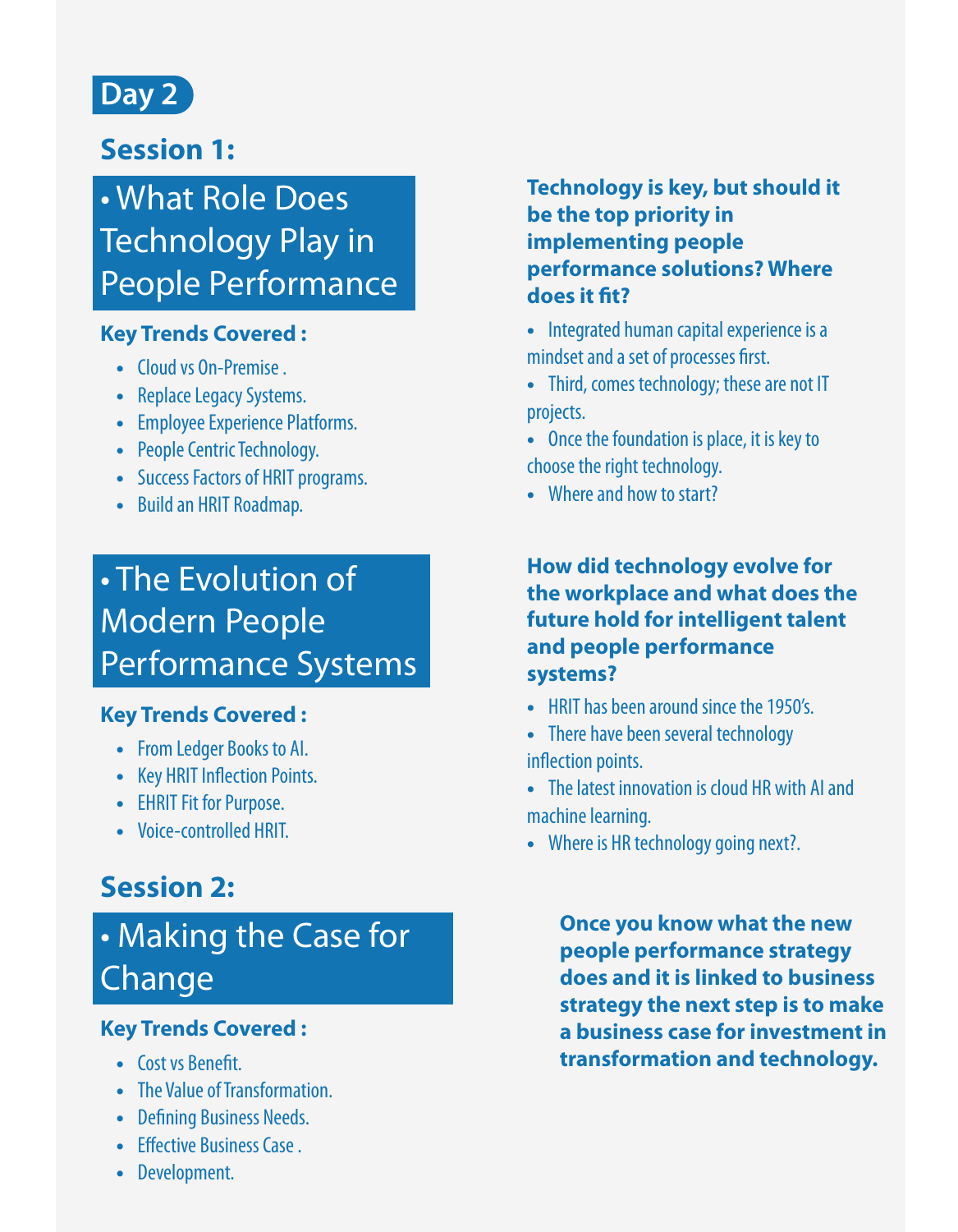# • Developing a RoadMap for Change

#### **Key Trends Covered :**

- Effective Change Roadmap.
- Prioritization of Initiative.
- Pilot Programs.
- How to Baseline and Forecast.
- Risk Mitigation.
- Communication and Change.

### **Session 3:**

• Presenting a Business Case for Investment in People Performance Solutions

#### **Key Trends Covered :**

- CEO: What, Where and How Much?
- Presentation Techniques.
- The Cost of Doing Nothing.
- Winning the Debate.

Bring it All Together: A Complete Case for Change - Case Study: a Large Media Company

### **Session 4:**

• Certificates and Goodbyes

### **How to get from A to B for implementing organization changes to improve people performance**

- An effective change programme has a roadmap to show the way forward that everyone agrees to.
- Must be a balance between time, risk and business priorities.

**How to convince your CEO and CFO to invest in people performance change and technology.**

**Tim will present and actual Case for Change prepared for a Media company.**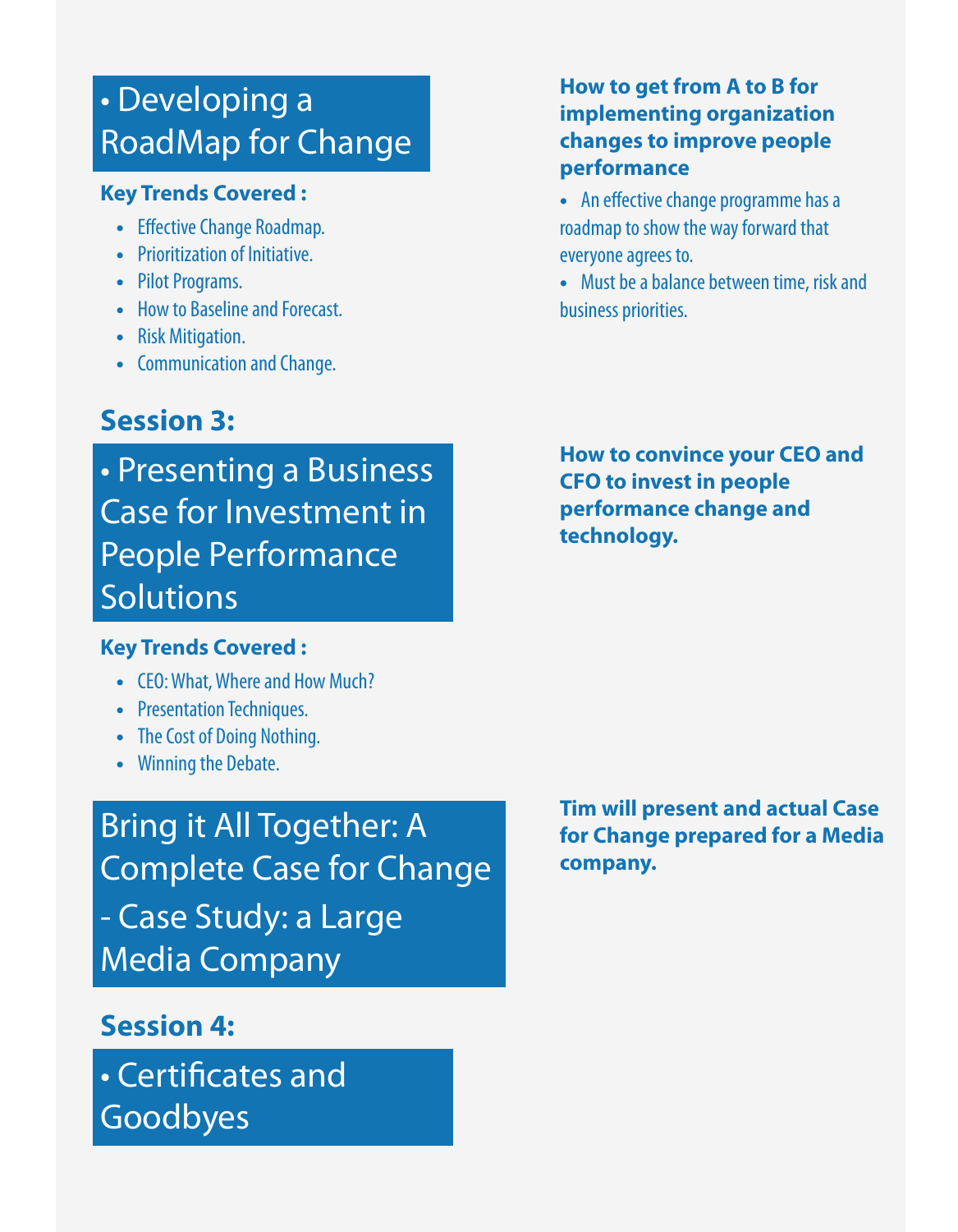

### **INSTRUCTOR PROFILES**

#### Tim Ringo

**Chartered FCIPD, is an award-winning author, speaker and executive board advisor on topics related to HR and Human Capital.** 

His latest book, Solving the Productivity Puzzle, published August 2020 on Kogan Page, recently won Business Book of the Year 2021 (Management & HR) by The Business Book Awards.

Tim is a former senior executive in Accenture, IBM and SAP. He has over 30 years' experience as a senior executive in the HR Consulting and HR Software industry. He has architected and led some of the largest and most successful HR change programs in North America, Europe, Asia and the Middle East.

His background and deep expertise give him a unique perspective on how engaged people harnessing smart technology is transforming the world of work.

He began his career in Andersen Consulting (now Accenture) in 1990 where he was Managing Director, in Accenture's Talent and Organization, Service Line. In 2006, he was recruited to IBM Global Business Services where he led IBM's global Human Capital Management (HCM) consulting practice.

Most recently he was Vice President, SAP SuccessFactors for Europe, Middle East and Africa. He led SuccessFactors' HR Advisory teams across the region.

In January 2021, Tim was named "Most Outstanding HR Consultant & Conference Speaker 2021 – UK" by Corporate Vision Magazine.

Tim has a Bachelor of Science in Business Administration from the Max M. Fisher College of Business, The Ohio State University. He is also a Chartered Fellow of the CIPD.